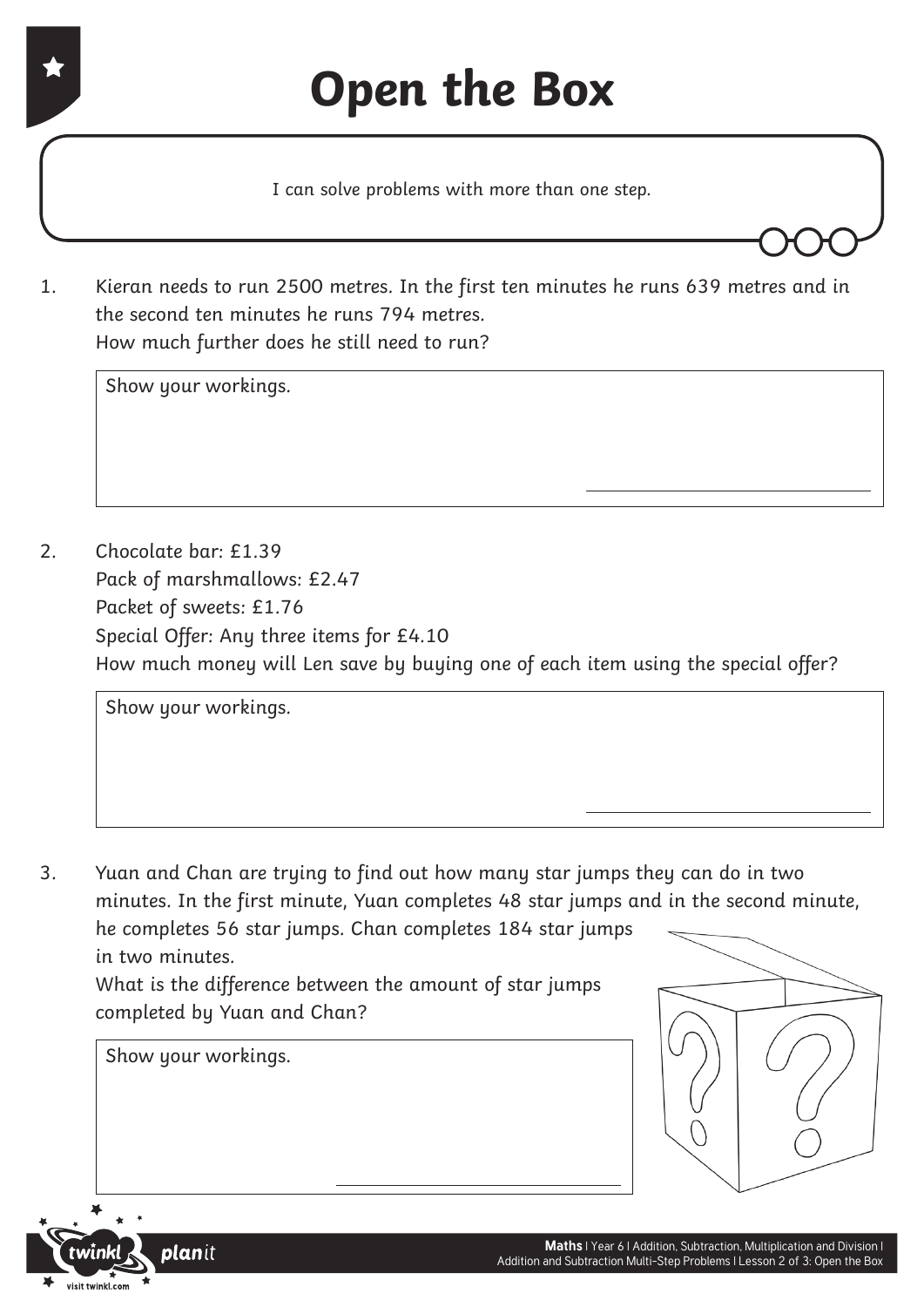- 
- 4. Mrs Flood has 1938 pencils at the beginning of the school year. In term one, 348 pencils are used and in term two, 827 pencils are used. How many pencils are left remaining to use in term three?

Show your workings.

5. Fish: £3.55 Chips: £1.29 Gravy: £0.75 Peas: £0.90 Nigel has £5. He wants to buy fish, chips and peas. How much more money will Nigel need?

Show your workings.

6. A bottle holds two litres of freshly squeezed orange juice. Denver fills three glasses with orange juice. He puts 170 millilitres in each glass. How much orange juice is left in the bottle?



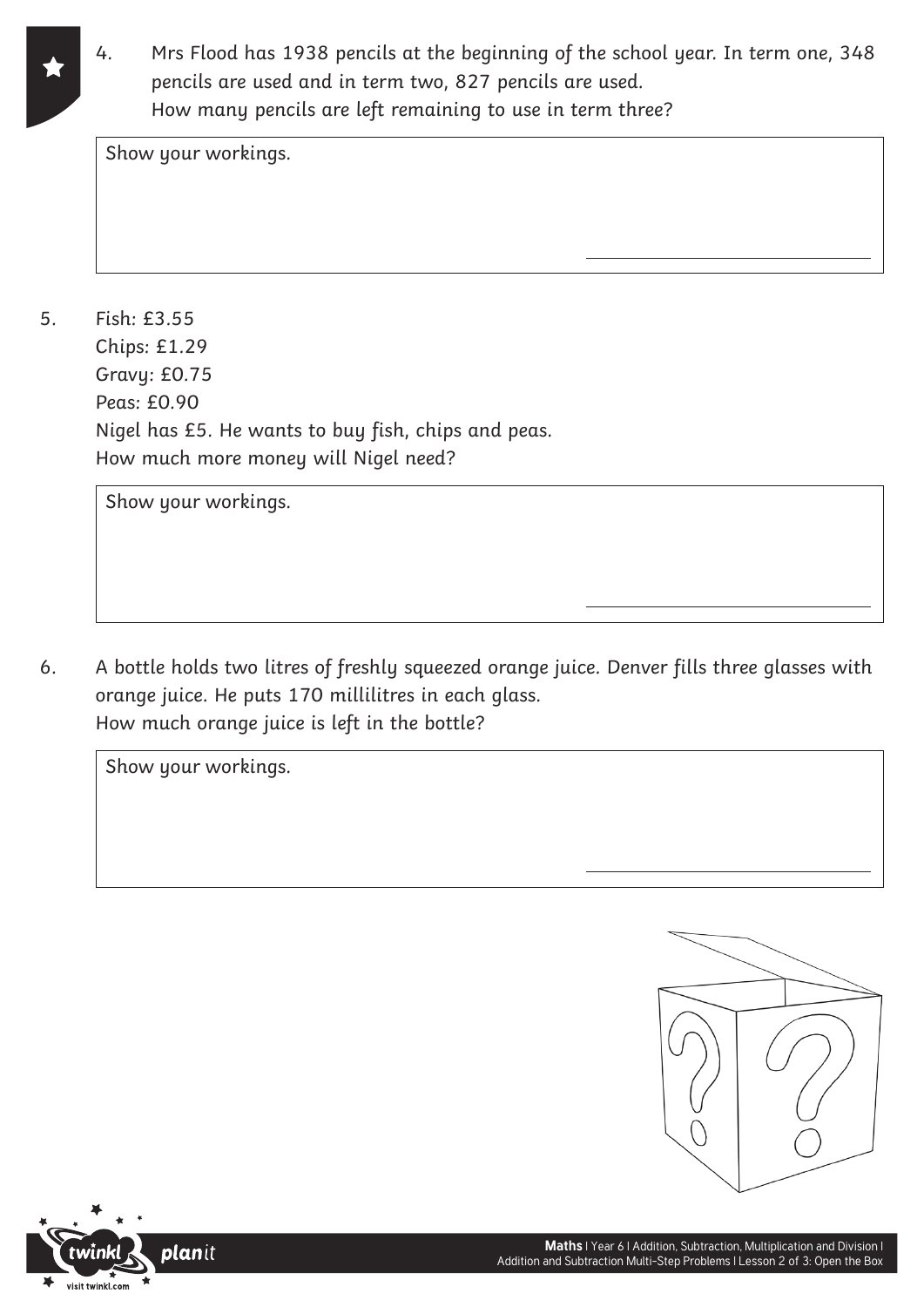Open the Box **Answers**

| Question | Answer                                                                                                                                                                                                                                                                                                                                  |
|----------|-----------------------------------------------------------------------------------------------------------------------------------------------------------------------------------------------------------------------------------------------------------------------------------------------------------------------------------------|
| 1.       | Kieran needs to run 2500 metres. In the first ten minutes he runs 639 metres and in the second ten minutes<br>he runs 794 metres. How much further does he still need to run?                                                                                                                                                           |
|          | 1067 metres                                                                                                                                                                                                                                                                                                                             |
| 2.       | Chocolate bar: £1.39<br>Pack of marshmallows: £2.47<br>Packet of sweets: £1.76<br>Special Offer: Any three items for £4.10<br>How much money will Len save by buying one of each item using the special offer?                                                                                                                          |
|          | £1,52                                                                                                                                                                                                                                                                                                                                   |
| 3.       | Yuan and Chan are trying to find out how many star jumps they can do in two minutes. In the first<br>minute, Yuan completes 48 star jumps and in the second minute, he completes 56 star jumps. Chan<br>completes 184 star jumps in two minutes.<br>What is the difference between the amount of star jumps completed by Yuan and Chan? |
|          | 80                                                                                                                                                                                                                                                                                                                                      |
| 4.       | Mrs Flood has 1938 pencils at the beginning of the school year. In term one, 348 pencils are used and in<br>term two, 827 pencils are used. How many pencils are left remaining to use in term three?                                                                                                                                   |
|          | 763                                                                                                                                                                                                                                                                                                                                     |
| 5.       | Fish: £3.55<br>Chips: £1.29<br>Gravy: £0.75<br>Peas: £0.90<br>Nigel has £5. He wants to buy fish, chips and peas. How much more money will Nigel need?                                                                                                                                                                                  |
|          | £0.74                                                                                                                                                                                                                                                                                                                                   |
| 6.       | A bottle holds two litres of freshly squeezed orange juice. Denver fills three glasses with orange juice. He<br>puts 170 millilitres in each glass. How much orange juice is left in the bottle?                                                                                                                                        |
|          | 1490ml                                                                                                                                                                                                                                                                                                                                  |

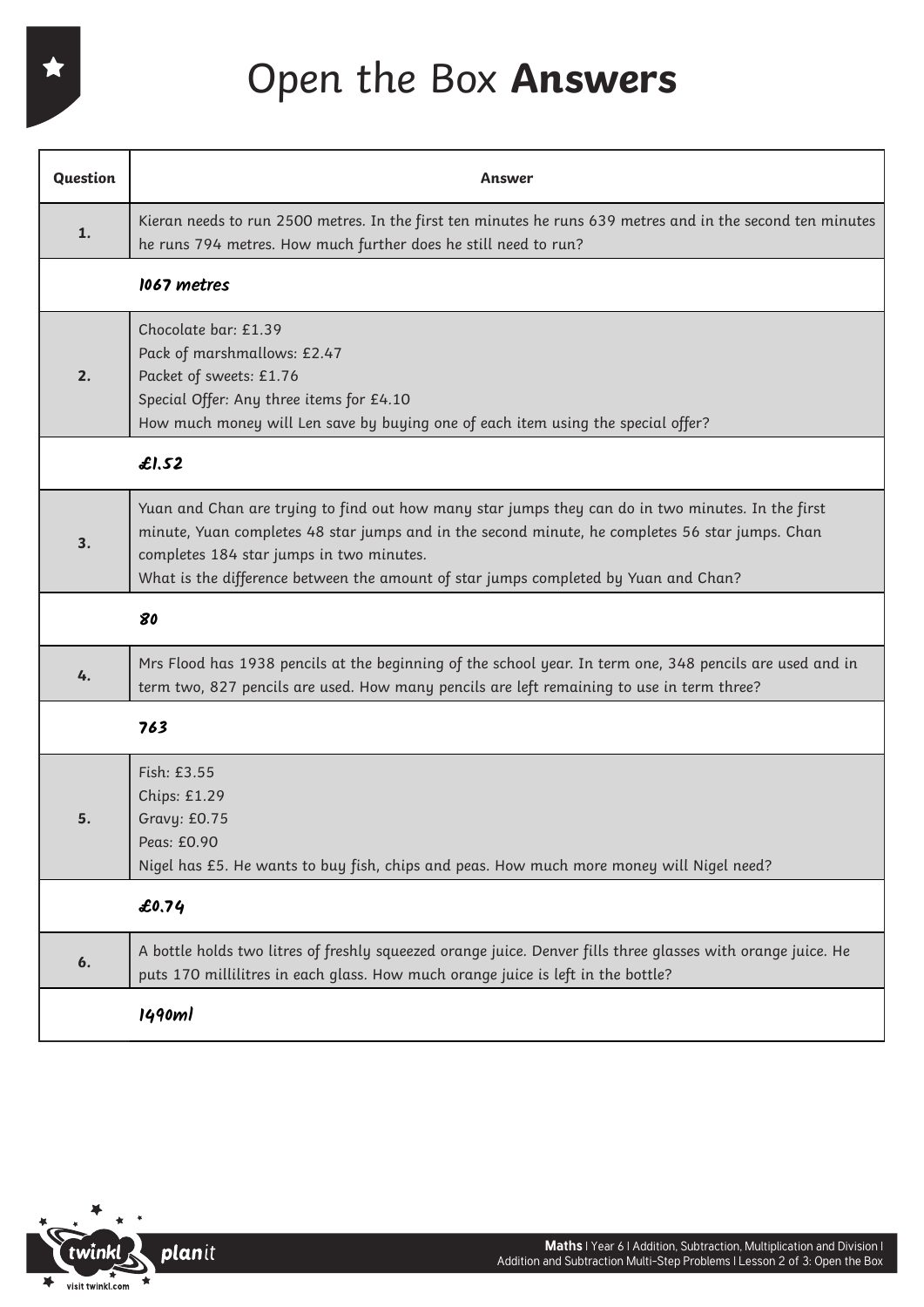

 Amil and Rikard want to buy one of each toy. Amil rounds the price of each toy to the nearest £10 and adds them together. Rikard adds the exact price of each toy together. What is the difference between Amil's and Rikard's total?

Show your workings. Circle the correct answer.  $\qquad 2.26$  £0.26 £12.26

2. Woolly hat: £11.75 Gloves: £4.95

 Aydin has a twenty-pound and a ten-pound note.

 How much change will he receive if he buys two woolly hats and a pair of gloves?

| Show your workings.        |       |       |       |
|----------------------------|-------|-------|-------|
|                            |       |       |       |
| Circle the correct answer. | £1.25 | £1.65 | £1.55 |

3. Miley and James each have some money. Altogether, they have £3.20. Miley gives James 20p so that they both have the same amount. How much money did they each have at the start?

| Circle the correct answer. |                           |                           |
|----------------------------|---------------------------|---------------------------|
| Miley: £1.80 James: £1.40  | Miley: £1.70 James: £1.50 | Miley: £1.70 James: £1.70 |

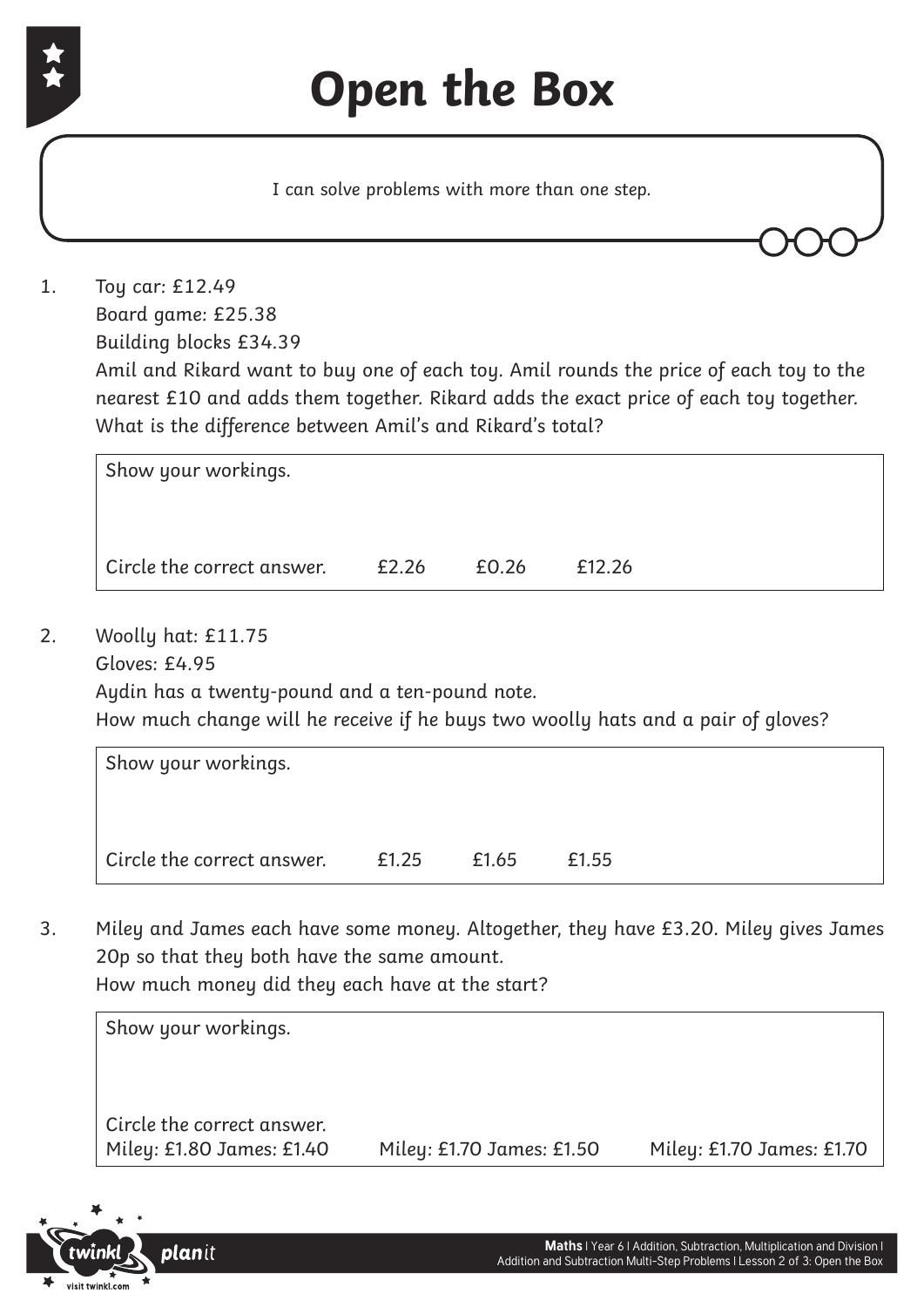4. Class A has a race. Kat's time is 47 seconds. Charlie finishes nine seconds before Kat. Maria finishes 14 seconds after Charlie. Birkir finishes 26 seconds before Maria. What is Birkir's time in seconds?

| Show your workings.        |            |            |            |  |
|----------------------------|------------|------------|------------|--|
| Circle the correct answer. | 62 seconds | 26 seconds | 34 seconds |  |
| Cookies: £0.75 each        |            |            |            |  |

5. Cookies: £0.75 each Buns: £0.90 each Serji bought some cookies and buns. He spent £4.20. How many of each item did he buy?

| Show your workings.                                    |                            |               |
|--------------------------------------------------------|----------------------------|---------------|
| Circle the correct answer.<br>Four buns and one cookie | Three buns and two cookies | Seven cookies |

6. Phoebe bought a ruler and a pencil. She paid £1.45. Leoh bought a ruler and two pencils. She paid £1.80. How much does a ruler cost?

| Show your workings.        |       |       |       |  |
|----------------------------|-------|-------|-------|--|
| Circle the correct answer. | £0.75 | £0.35 | £1.10 |  |



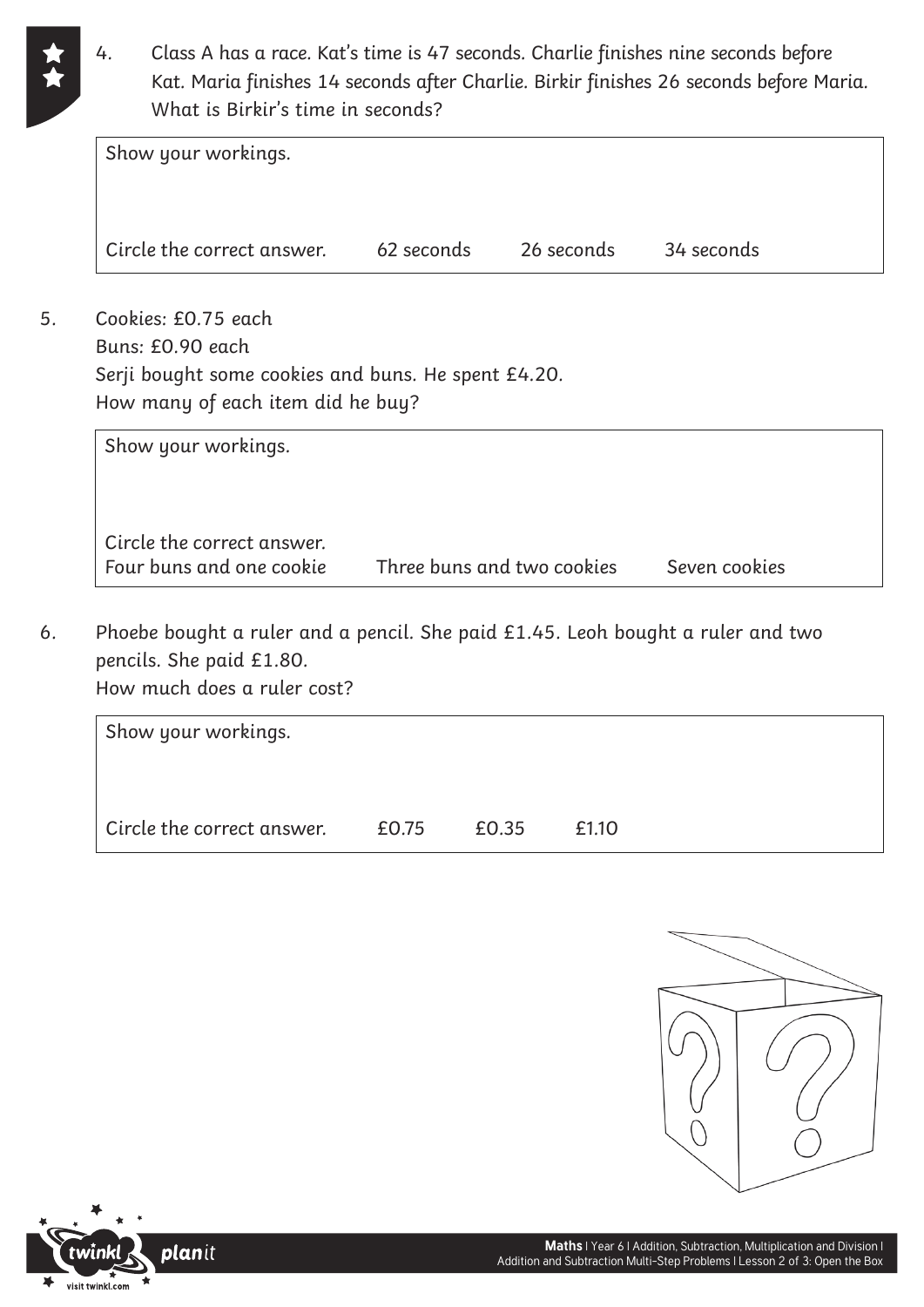

## Open the Box **Answers**

| <b>Question</b> | Answer                                                                                                                                                                                                                                                                                                         |
|-----------------|----------------------------------------------------------------------------------------------------------------------------------------------------------------------------------------------------------------------------------------------------------------------------------------------------------------|
| $\mathbf{1}$ .  | Toy car £12.49,<br>Board game £25.38,<br>Building blocks £34.39<br>Amil and Rikard want to buy one of each toy. Amil rounds the price of each toy to the nearest £10 and<br>adds them together. Rikard adds the exact price of each toy together. What is the difference between Amil's<br>and Rikard's total? |
|                 | £2.26                                                                                                                                                                                                                                                                                                          |
| 2.              | Woolly hat: £11.75<br>Gloves: £4.95<br>Aydin has a twenty-pound and a ten-pound note. How much change will he receive if he buys two woolly<br>hats and a pair of gloves?                                                                                                                                      |
|                 | £I,55                                                                                                                                                                                                                                                                                                          |
| 3.              | Miley and James each have some money. Altogether, they have £3.20. Miley gives James 20p so that they<br>both have the same amount. How much money did they each have at the start?                                                                                                                            |
|                 | Miley: $\pounds$ 1.80 James: $\pounds$ 1.40                                                                                                                                                                                                                                                                    |
| 4.              | Class A has a race. Kat's time is 47 seconds. Charlie finishes nine seconds before Kat. Maria finishes 14<br>seconds after Charlie. Birkir finishes 26 seconds before Maria. What is Birkir's time in seconds?                                                                                                 |
|                 | 26 seconds                                                                                                                                                                                                                                                                                                     |
| 5.              | Cookies: £0.75 each<br>Buns: £0.90 each<br>Serji bought some cookies and buns. He spent £4.20. How many of each item did he buy?                                                                                                                                                                               |
|                 | Three buns and two cookies                                                                                                                                                                                                                                                                                     |
| 6.              | Phoebe bought a ruler and a pencil. She paid £1.45. Leoh bought a ruler and two pencils. She paid £1.80.<br>How much does a ruler cost?                                                                                                                                                                        |
|                 | £1.10                                                                                                                                                                                                                                                                                                          |

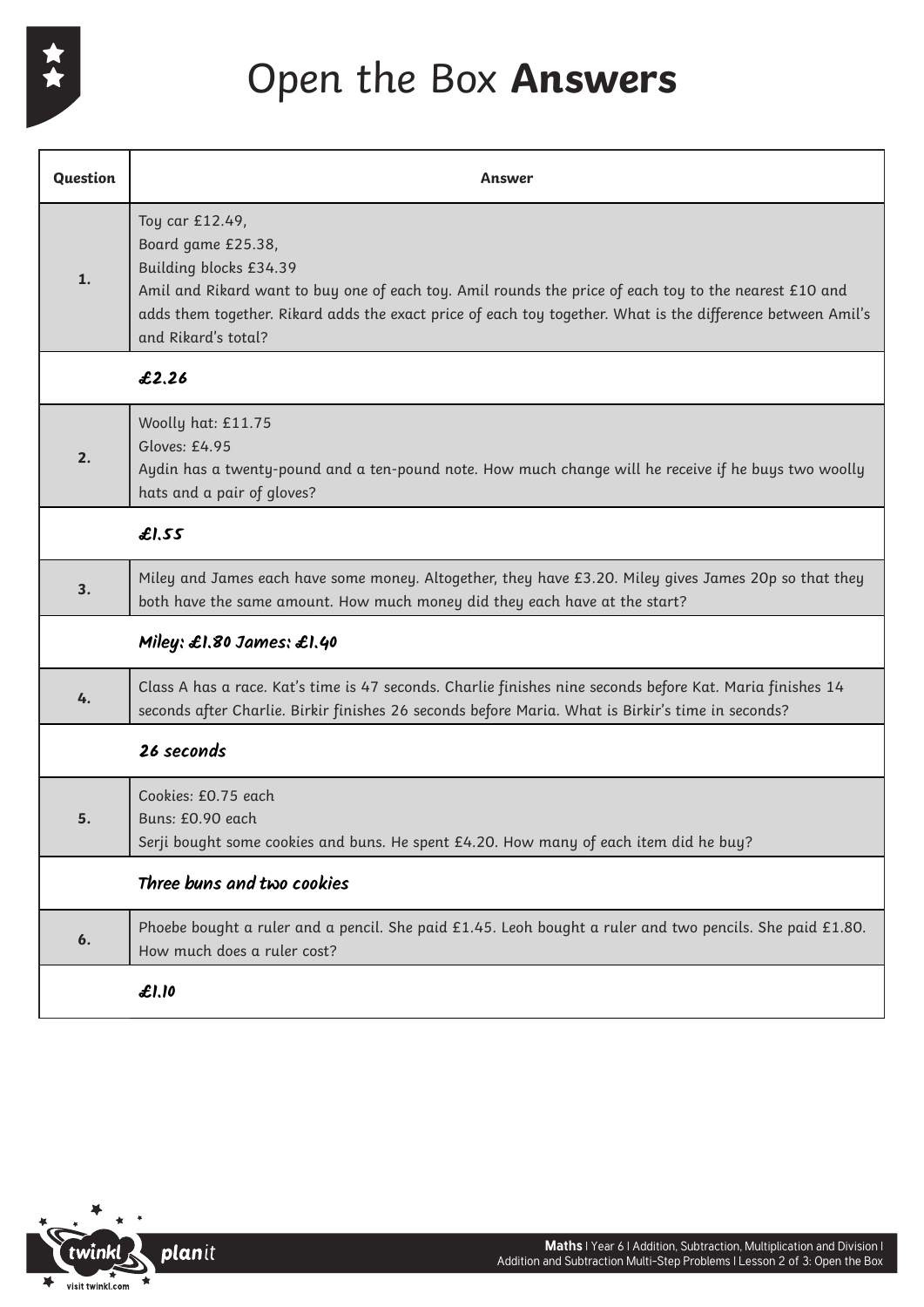

## **Open the Box**

I can solve problems with more than one step.

1. Toy car: £12.49 Board game: £25.38 Building blocks £34.39 Amil and Rikard want to buy one of each toy. Amil rounds the price of each toy to the nearest £10 and adds them together. Rikard adds the exact price of each toy together. What is the difference between Amil's and Rikard's total?

Show your workings.

2. Woolly hat: £11.75 Gloves: £4.95 Aydin has a twenty-pound and a ten-pound note. How much change will he receive if he buys two woolly hats and a pair of gloves?

Show your workings.

3. Miley and James each have some money. Altogether, they have £3.20. Miley gives James 20p so that they both have the same amount. How much money did they each have at the start?



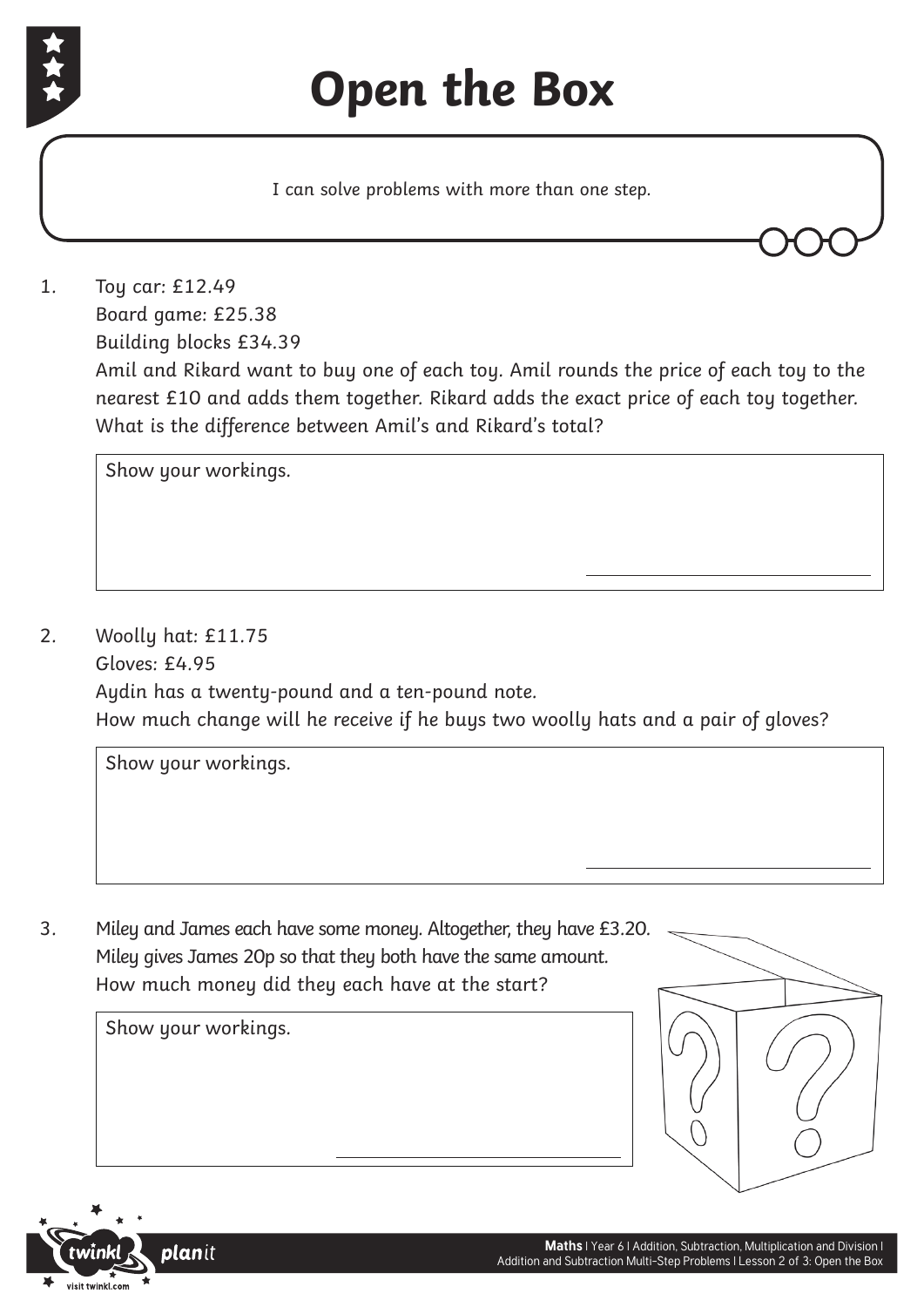

4. Class A have a race. Kat's time is 47 seconds. Charlie finishes nine seconds before Kat. Maria finishes 14 seconds after Charlie. Birkir finishes 26 seconds before Maria. What is Birkir's time in seconds?

Show your workings.

5. Cookies: £0.75 each Buns: £0.90 each Serji bought some cookies and buns. He spent £4.20. How many of each item did he buy?

Show your workings.

6. Phoebe bought a ruler and a pencil. She paid £1.45. Leoh bought a ruler and two pencils. She paid £1.80. How much does a ruler cost?